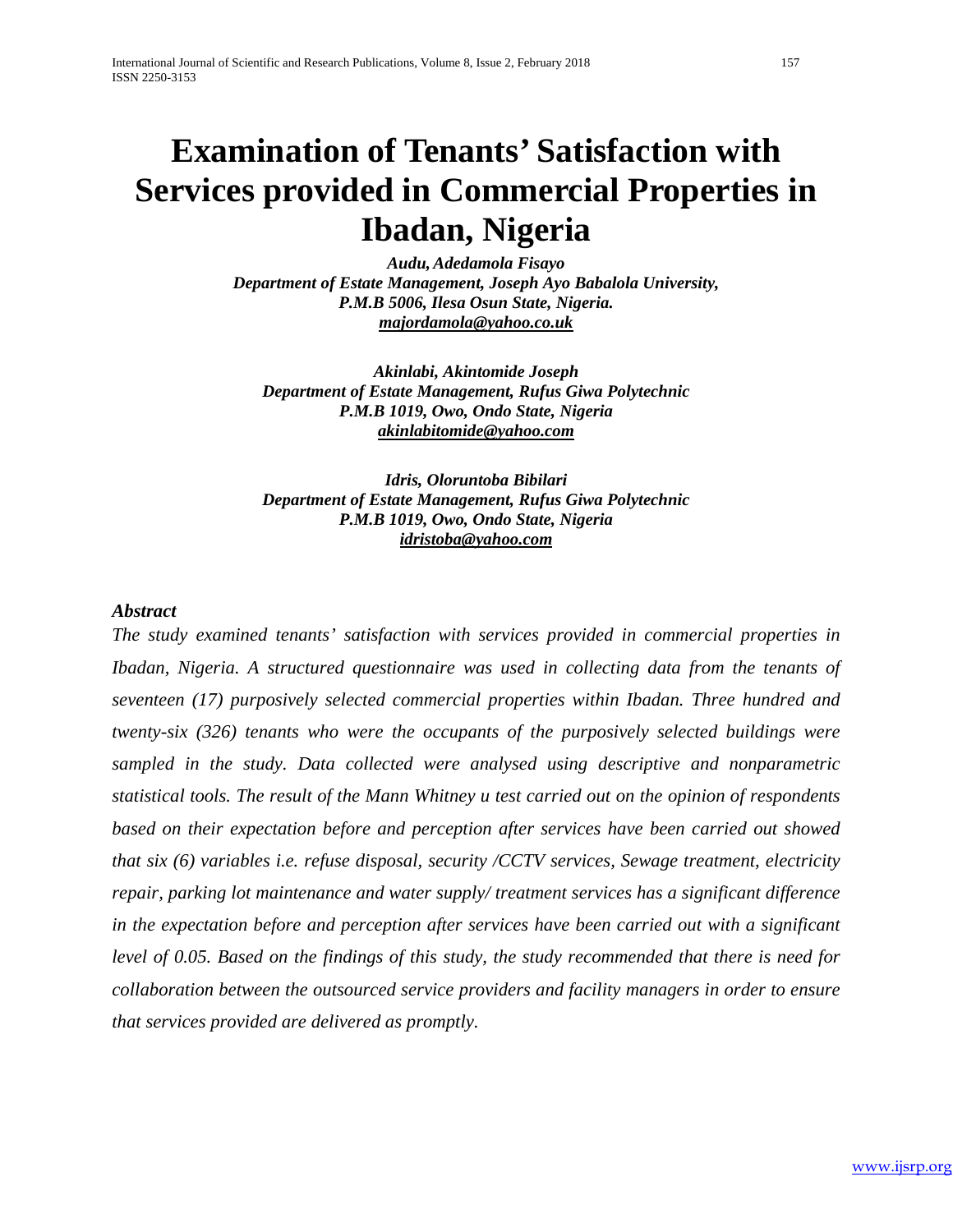Keywords: Tenants Satisfaction, Services, Commercial properties, Ibadan, Nigeria.

# **Introduction**

Real property is a good investment due to its immobility, stability in area of rate of appreciation and lesser risks of management. It is also a scarce basic need and is ever in demand especially in countries like Nigeria where demand is higher than supply (Ibrahim, 2014). Commercial and multi-tenanted developments are increasingly common and are no doubt here to stay. In Nigeria, like most other countries, real estate is a substantial investment asset class that has made most of the developers to maximize utilization of land through building multi- storied developments. According to Ibrahim (2014), a multi-tenanted property houses a number of tenants at a particular time and place with a common goal of occupying such a property.

Management of real property (with special reference to high rise building which are mostly multi-tenanted) has thus become purely a professional matter. It became necessary to employ professionally trained Estate Managers to look after the properties (Oyedele, 2013). Hence, many privately owned high rise buildings are now in the management portfolio of many professional firms. Also, the government through its various agencies has taken cognizance of professional services. In the modern property world, within multi-tenanted developments such as shopping centres, retail parks, office blocks, and even in industrial estates/warehouses, the owner often provide various facilities and services for the comfort of the users. From the foregoing, effective property management can be summed up as creating optimal environment for the consumer's primary functions (Atkins and Brooks, 2005). However there is need to assess critically the consumer's satisfaction with the services provided in commercial properties, this would serve as a tool so as to visualize and bench-mark the added value of effective property management and further enhance best performance of the Estate Surveyor who is charged with the direction and supervision of interest in landed properties.

#### **Literature review**

A quality workplace can induce productivity gains in the workforce, improve workplace satisfaction and act as a catalyst in attracting and retaining talented members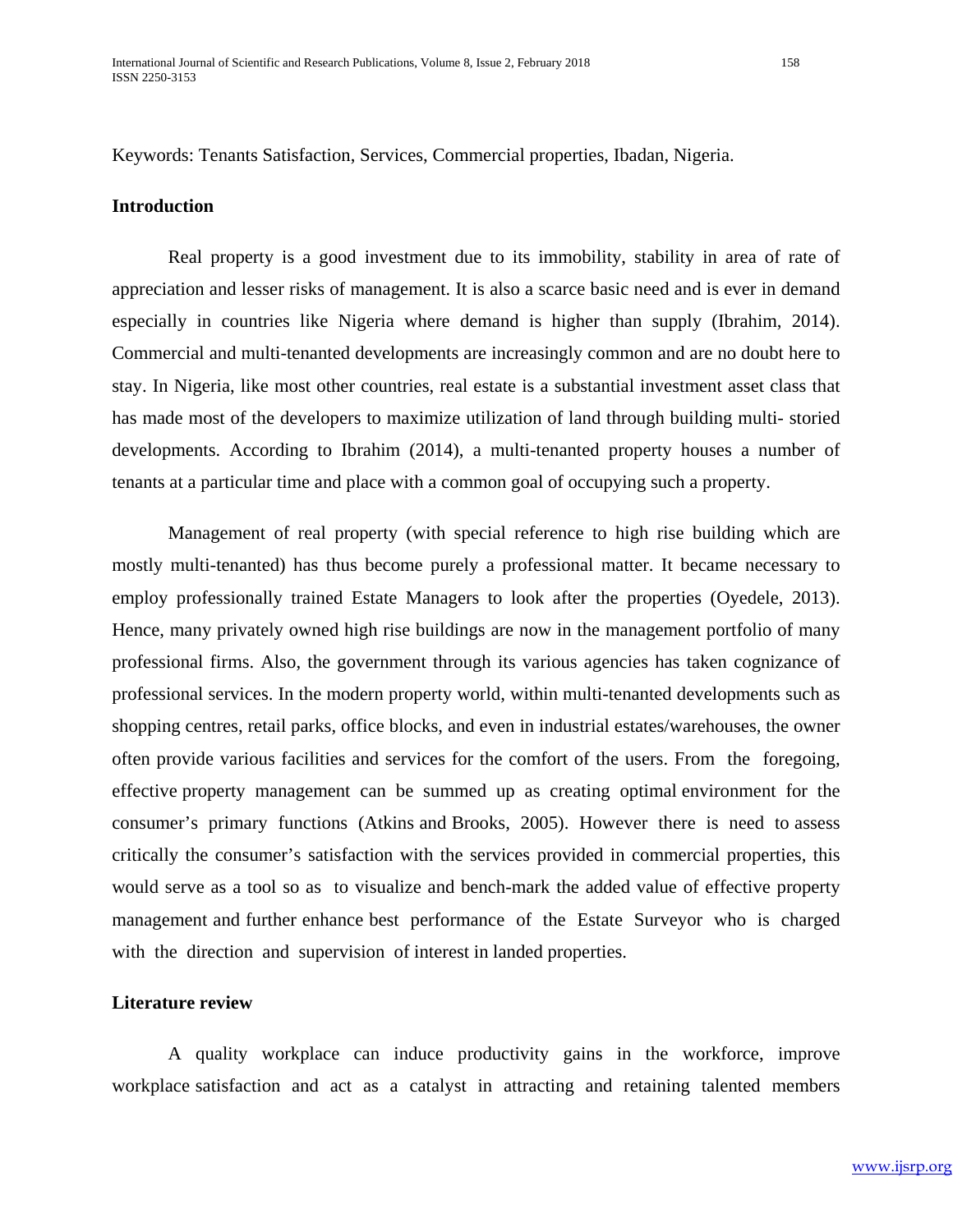of staff, thereby increasing profits. In a time of increasing numbers of the workforce deserting the traditional office in favour of home working, the provision of quality working environments is becoming increasingly important.

Performance is regarded as a major competitive issue (Tranfield and Akhlaghi 1995). In a management context, there is a wide range of choices in measuring management performance reflecting the varied nature of the field. The focus of Property management skills and techniques should be in the area that contributes to the overall management of a business by relating accommodation and support infrastructures issues to business, financial and personal criteria (Barret 1992). Consumer satisfaction is a very often misused and abused expression. Many organisations use it casually in order to state that their customers are happy and satisfied with the levels of service rendered and the products and services purchased, but they actually have never tried to measure that satisfaction (Zairi, 2000). However, Service quality has been viewed as a determinant of consumer satisfaction (Mohammad, Gambo and Omirin, 2012). Usually, consumers do not have much information about the technical aspects of a service; therefore, functional quality becomes the major factor from which to form perceptions of service quality (Anderson, 1973; Donabedian 1980 and Geetika, 2010). Service quality which is seen by Czepiel (1990) as consumer perception of how well a service meets or exceeds their expectations has not been properly defined in facility management practice and Ekinci (2003) indicates that the evaluation of service quality leads to customer satisfaction. The results of customer satisfaction measurements provide significant information for modern management processes and a warning signal about future business results. This enables an understanding of how customers perceive the organisation, whether its performance meets their expectations, identifies priorities for improvement, benchmarks the performance of the organization against other organisations and increases profits through improved customer loyalty (Fečikova, 2004; Zairi, 2000a ; 2000b). The success of the facilities management operation depends on the delivery teams, client and the consumer.

Performance appraisal in businesses has often traditionally been associated with accounting and the financial success of the organization. Historically, property management belonged to this school of thought as noted by RICS, (2013). It was further noted that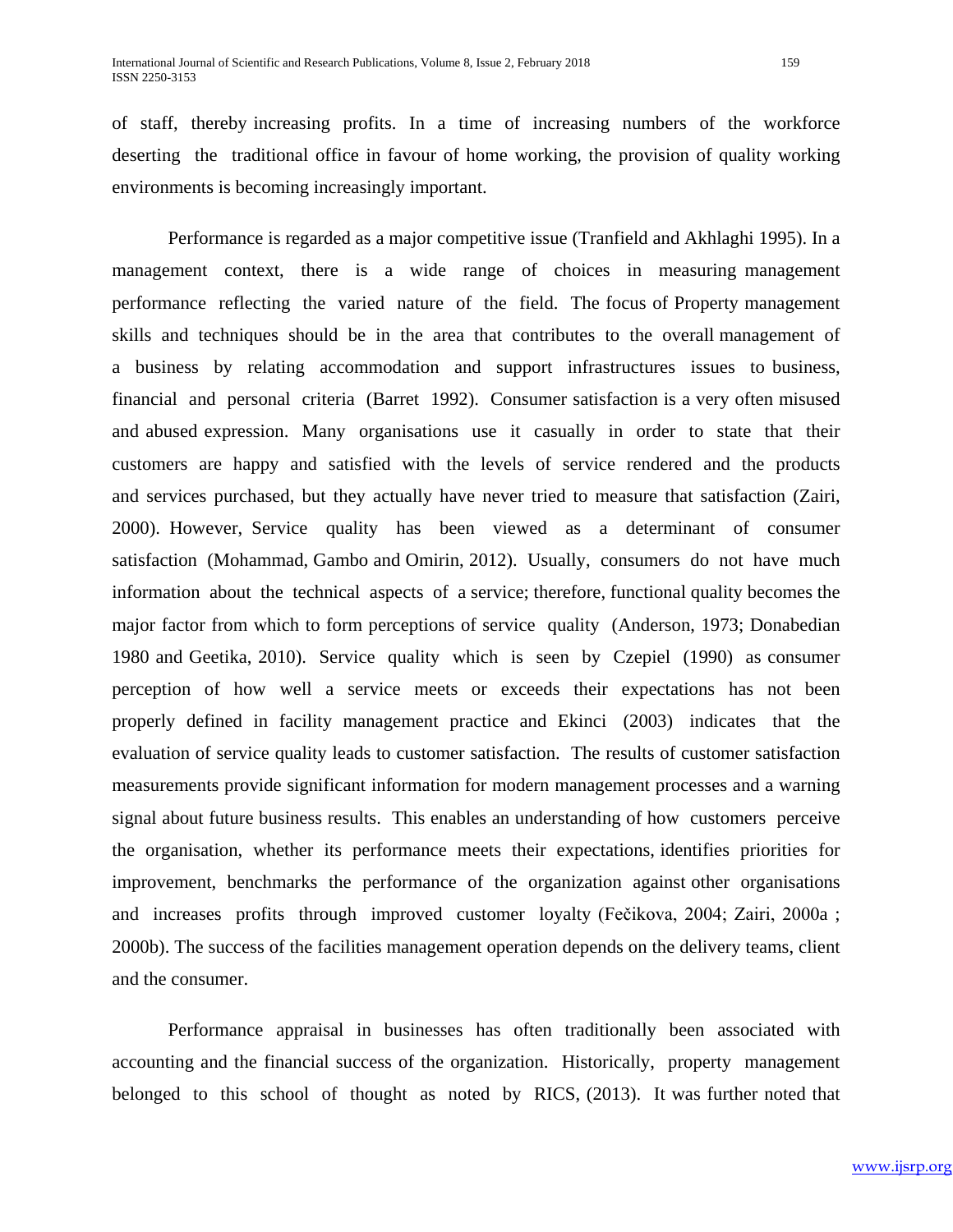property management activities are now measured on the basis of the value added to the functionality of real estate and the organization providing the service as a strategic function on its own right. Shoet (2006) describes a need for the development of methods for the strategic management and maintenance of buildings. The traditional view of performance measurement, determined by Teague and Eilon (1973) has three broad purposes: to ensure the achievement of goals and objectives; to evaluate, control and improve procedures and processes; and to compare and assess the performance of different organisations, teams and individual. Walters (1997) in Anderson and Mc Adam (2004) observed that an early attempt at developing financial performance measurement was made by Du Pont in 1903 by introducing a pyramid of financial ratios. However in late 1970s and 1980s numerous authors expressed a general dissatisfaction with traditional backward looking or lag accounting based performance measurement systems (Anderson and McAdam 2004). In the 1990s attention of performance measurement shifted to quality and consumer satisfaction. A broader conceptualisation of business performance has been emphasised on indicators of operational performance (i.e., nonfinancial performance) in addition to indicators to measure business performance (Venkatraman and Ramanujam 1986).

Drucker (1993) in Sapri and Pitts (2005) described a traditional measure as inadequate for business evaluation and failing to meet new business needs in that most measures are lagging indicators. The argument was supported by Kaplan and Norton (2000) who claim that financial measures are historical in nature as they report only on outcomes and the consequences of past actions. In simple terms, performance is achievement against intention (Gagendran, 2000). Hronec (1993) lists four potential benefits that can arise as a result of having an appropriate performance measurement system: satisfying customers; monitoring progress; benchmarking processes and activities; and driving change. The emphasis on promoting customer satisfaction and driving change in accordance with the response to external pressures from an increasingly global competitive marketplace, while the emphasis on monitoring progress and benchmarking is a clear reflection of the culture promoting continuous improvement, driven from both within and outside the organisation (Then, 1999). The development of performance measurement within the context of business management is important in that it sets the background against which senior management within organizations will evaluate the current performance and contribution of their facilities services in fulfilling corporate objectives.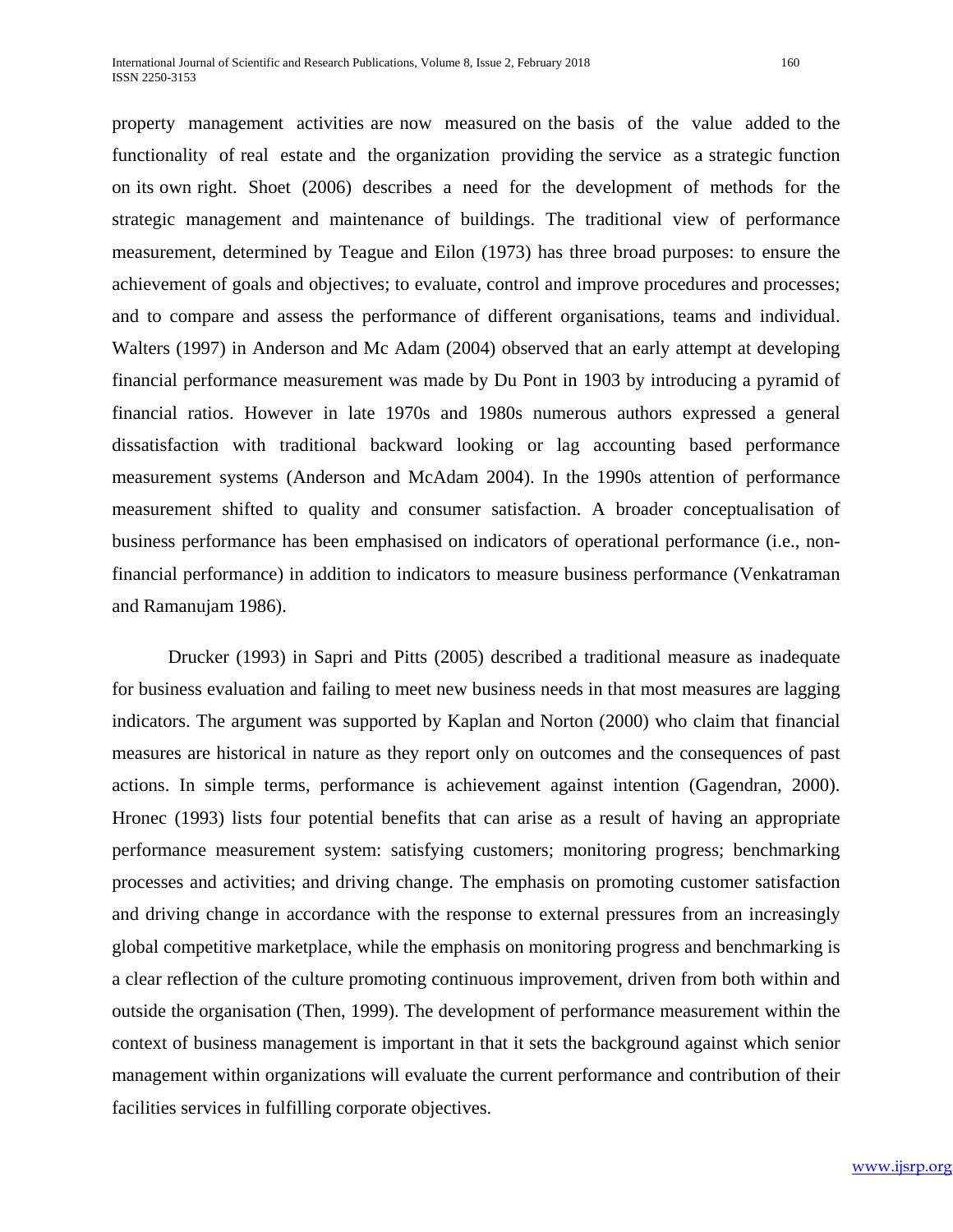Effective management can contribute to the performance of organisations in a number of ways, which include strategy, culture, control of resources, service delivery, supply chain management and change management (Amaratunga and Baldry, 2002). The constructs of performance measurement in property management are neither well-established nor standard (Amaratunga, 2000). The approach to performance measurement in property management has historically tended to concentrate on financial measures in line with the rest of the business world, then broadening into an emphasis on customer satisfaction and quality as it was acknowledged that financial measures are inadequate for demonstrating workplace effectiveness (McDougall and Hinks, 2000). Modern business requires dynamic measures that motivate continuous improvement in critical areas such as customer satisfaction, flexibility and productivity (Varcoe, 1993). However, to use performance assessment effectively, real estate management needs to make the transition from measurement to management (Amaratunga and Baldry, 2002). Facilities management and other service providers should implement performance management initiatives in order to measure their current position and bring about future improvements. Additionally, this can be used as a marketing tool and it may be advantageous to describe appropriate performance management techniques in tendering situations for example. An increasingly popular technique for measuring performance criteria that are not immediately linked to profits, but will have a potential impact on future profits, is the balanced scorecard (Sarshar, 2006). A number of authors (Walters, 1999; Amaratunga and Baldry, 2000, 2002;) have advocated the use of the Balanced Scorecard for facilities performance measurement. The balanced scorecard can provide real insight into an organisation's operations, finances and drivers of future performance and it assists in implementing strategy (Niven, 2003).

#### **Methodology**

In this study, the research methodology was designed to obtain data on the consumers' satisfaction with service provision in commercial properties in Ibadan, Nigeria. The targeted population for the study are tenants of seventeen (17) purposively selected commercial properties within Ibadan, Nigeria. The buildings was selected due to the various services that are provided within and are multi tenanted. The seventeen buildings which are situated at Dugbe area of Ibadan accommodating three hundred twenty six (326) offices (inclusive of twelve banking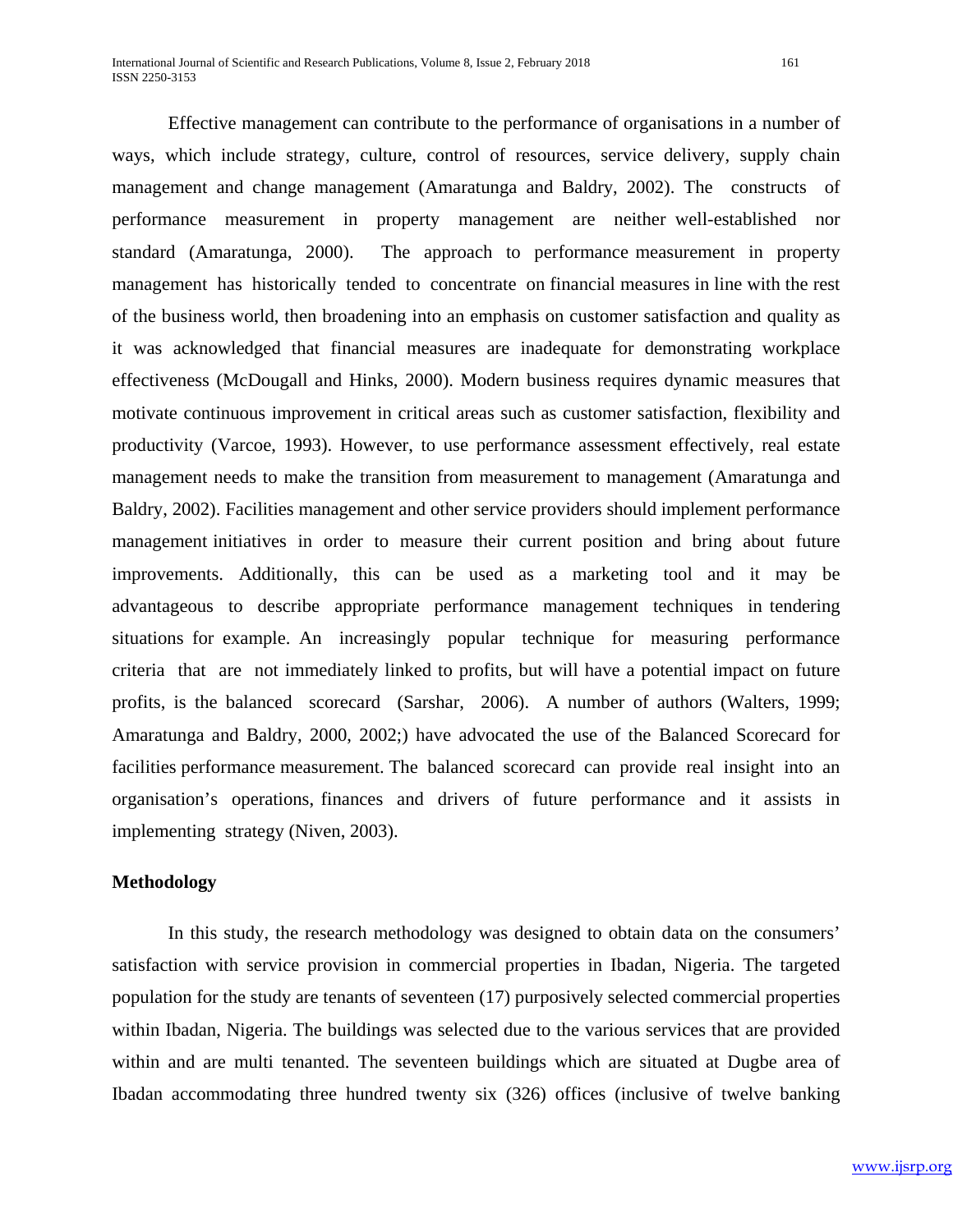halls). Data for the study were collected through a survey conducted among three hundred and twenty-six (326) tenants who were selected from each of the offices. Frequency, percentages and weighted mean score were used to analyse data obtained for the study. In determining the weighted mean score, factors are rated against a pre-defined scale, which assists in assessing the significance of each factor as well as their rankings. Furthermore, factors are ranked from first  $(1<sup>st</sup>)$  to least position in descending order of their weighted means such that the factor with the highest weighted mean ranks first while the one with the lowest weighted mean ranks least.

For the purpose of this study, weighted mean score (WMS) is determined as follows:

$$
WMS = \frac{5n_5 + 4n_4 + 3n_3 + 2n_2 + n_1}{5N} \quad - \quad - \quad - \quad - \quad - \quad - \quad - \quad (i)
$$

Where  $n_5$  = number of respondent who answered very good/ highly efficient

 $n_4$  = number of respondent who answered good/ efficient

 $n_3$  = number of respondent who answered average

 $n_2$  = number of respondent who answered bad/ inefficient

 $n_1$  = number of respondent who answered very bad/ highly inefficient

# **Data Analysis and Discussion of findings**

This section of the paper deals with analysis of data collected from the study area and the discussion of results. The analysis was structured to include the background information of the respondents, consumer's view of service provided in the subject properties, the time it takes the property manager to respond to complaints and the expectation and perception of service delivery of management services in the subject properties. Three hundred and twenty six questionnaires were distributed to the tenants for the purpose of this study (one for each of the offices). Three hundred (300) were retrieved cutting across all the seventeen (17) purposely selected buildings and this represents 92.02% of the sample size, this implies that opinion, and inferences for the study are drawn from a sizeable percentage. The subject properties which are commercial complexes are provided with adequate facilities and other services to create a conducive working atmosphere for the occupants. The services and facilities available in the selected properties include; refuse disposal vans, cleaning and clearing of the surroundings, security systems, fumigation and pest control, sewage evacuation and treatment, electricity,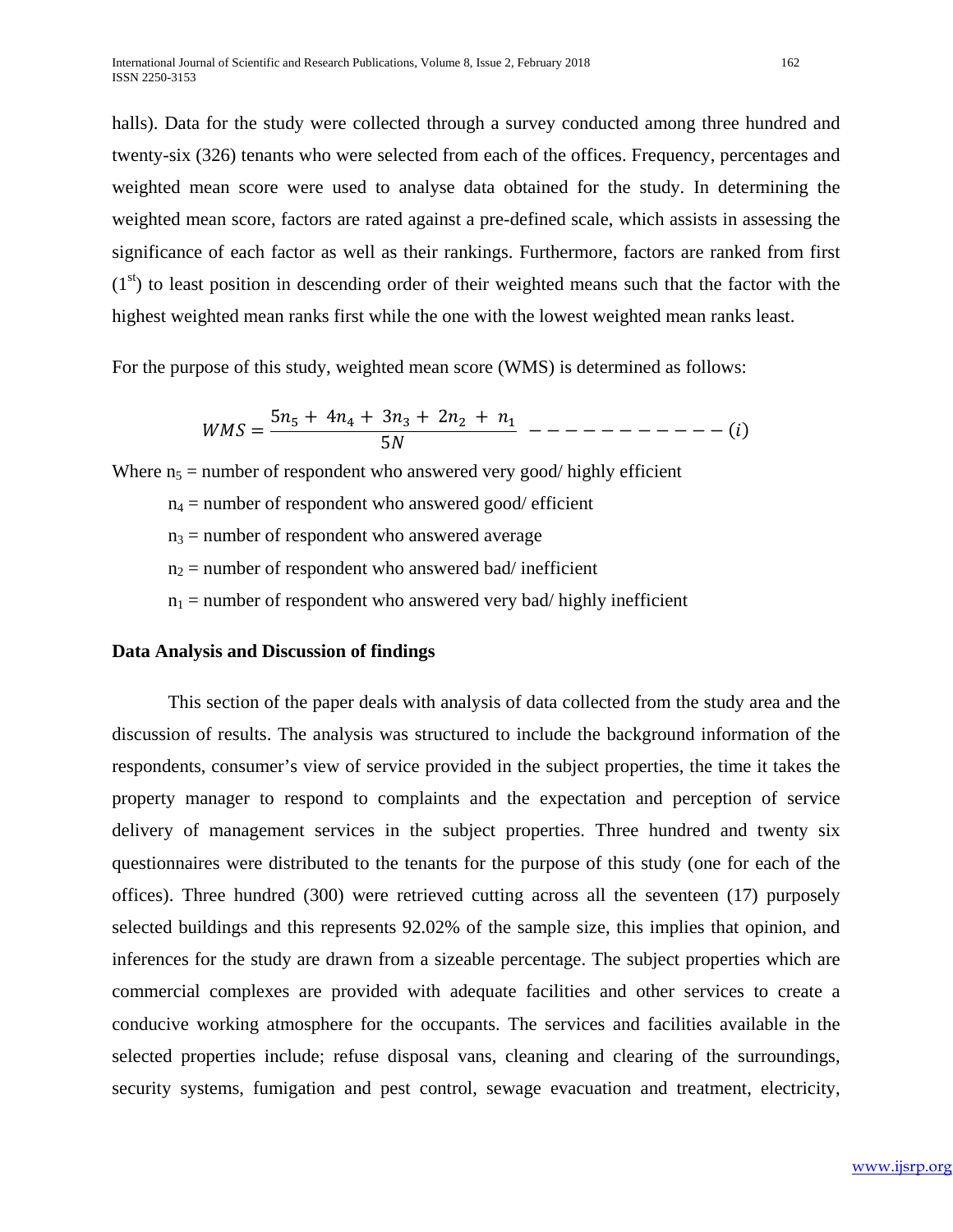water supply, parking lot provision, lift and generator system as an alternate supply of electricity. The design of the selected buildings further make provision for reception/ waiting area and general store. This is aimed at achieving a quality workplace that can and will induce productivity gains in the workforce, improve workplace satisfaction, which will further act as a catalyst in attracting and retaining talented members of staff, thereby increasing profits. Table 1 below shows the socio economic characteristic of the respondents.

| <b>Frequency</b> | Percentage $(\% )$ |
|------------------|--------------------|
|                  |                    |
| 46               | 15.33              |
| 57               | 19.01              |
| 127              | 42.33              |
| 70               | 23.33              |
| 300              | <b>100</b>         |
|                  |                    |
| 45               | 15.00              |
| 83               | 27.67              |
| 105              | 35.00              |
| 67               | 22.33              |
| 300              | <b>100</b>         |
|                  |                    |

**Table 1: Socioeconomic Characteristic of Respondents** 

Source: field survey 2017

The table above shows the socioeconomic characteristic of respondent in the subject properties. 15.33% of the respondents are HND holders while 19.01% are B.Sc holders, 42.33% are M.Sc holder and 23.33% are Ph.D holders. Furthermore, the years of stay in the property shows that 15% have stayed for between 1-5 years, 27.67% have stayed in the property between 6-10years, 35% have stayed in the property for 11 - 15 years and 22.33% of the respondents have stayed in the property for 16 years and above. This however implies that the respondents are vast, well learned and their opinion and inferences could be relied upon. Furthermore, the occupants are familiar with the properties and the opinions given on the subject properties may be reliable. The next table however detailed the tenants' perspective of the various services provided in the subject properties.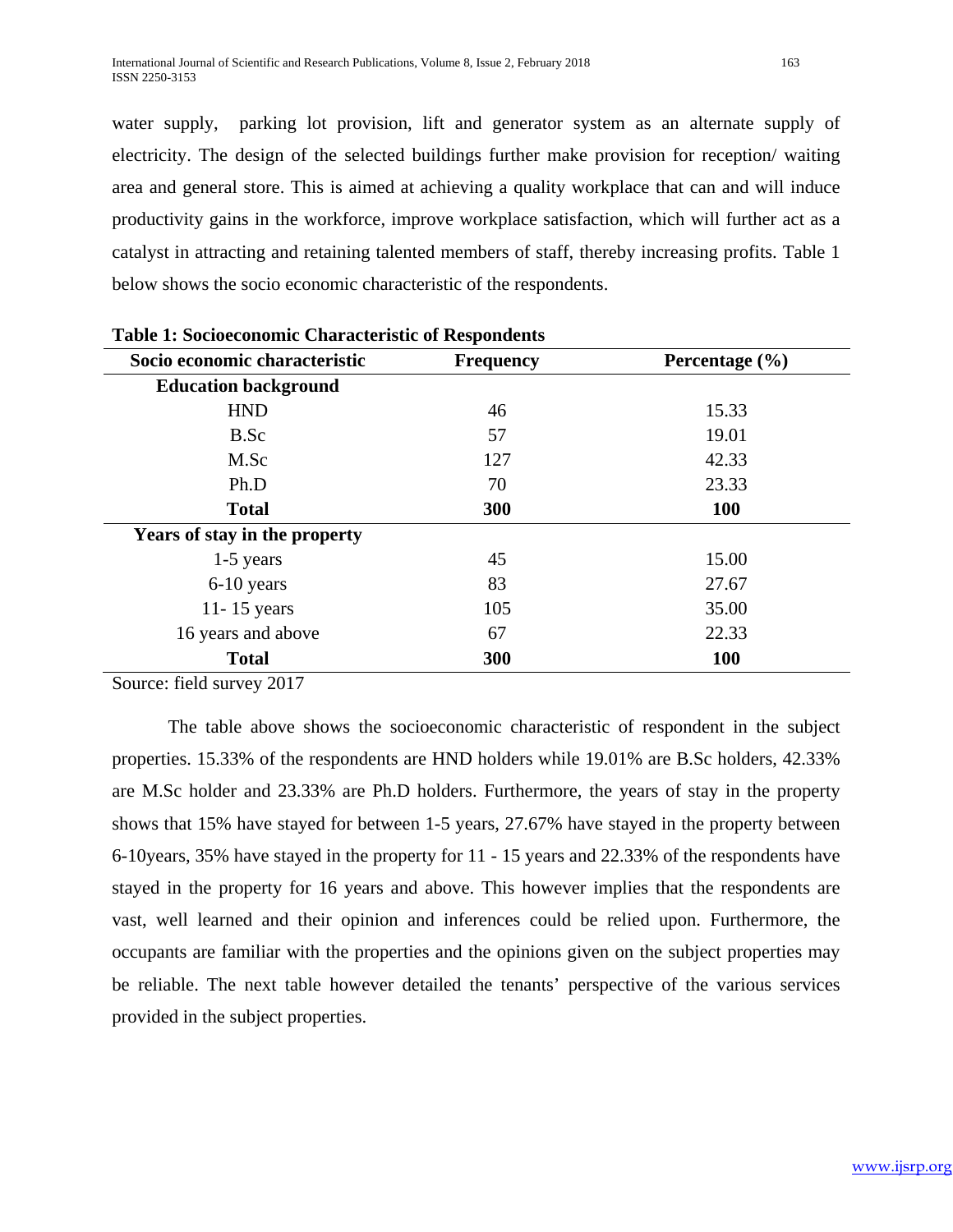| $\sim$ $\sim$ $\sim$ $\sim$ $\sim$ $\sim$ |                   |               |                      |                  |
|-------------------------------------------|-------------------|---------------|----------------------|------------------|
| <b>Services</b>                           | <b>Mean score</b> | <b>Median</b> | <b>Std Deviation</b> | <b>Rank</b>      |
| Cleaning and clearing of                  | 3.84              | 4.00          | 0.931                | $1^{\rm st}$     |
| surroundings                              |                   |               |                      |                  |
| Security /CCTV services                   | 3.74              | 4.00          | 0.866                | 2 <sup>nd</sup>  |
| Parking lot maintenance                   | 3.01              | 3.00          | 1.296                | 3 <sup>rd</sup>  |
| Refuse disposal                           | 2.99              | 3.00          | 1.324                | $4^{\text{th}}$  |
| Fumigation and pest control               | 2.89              | 3.00          | 1.348                | $5^{\text{th}}$  |
| Central cooling system<br>maintenance     | 2.86              | 3.00          | 1.153                | 6 <sup>th</sup>  |
| Lift/elevator maintenance                 | 2.68              | 3.00          | 1.190                | 7 <sup>th</sup>  |
| Generator maintenance                     | 2.61              | 2.00          | 1.606                | 8 <sup>th</sup>  |
| Water supply/ treatment                   | 2.50              | 2.00          | 1.343                | 9 <sup>th</sup>  |
| Sewage treatment                          | 2.38              | 2.00          | 1.161                | $10^{\text{th}}$ |
| Electricity repair                        | 2.33              | 2.00          | 1.433                | $11^{th}$        |

**Table 2: Analysis of Tenants' Perspective of Various Services provided in the Subject Properties**

**\* 5 = Highly Efficient, 4 = Efficient, 3 = Average, 2 = Inefficient, 1 = Highly Inefficient**

Source: field survey 2017

The table above shows the tenant's perspective of various services provided in the subject properties. The table shows that the respondents ranked cleaning and clearing of services first with a mean value of 3.84. This is followed by Security /CCTV services with a mean value of 3.74. Parking lot maintenance is ranked third with a mean value of 3.01. Refuse disposal is ranked fourth while Fumigation and pest control is ranked fifth with a mean value of 2.99 and 2.89 respectively. Interview of the respondents revealed that the services provided within the buildings were outsourced. Furthermore the tenants were interviewed about their satisfaction with the overall management of the buildings. They however agreed that they are averagely satisfied with the management of the facilities but few of them suggested that it could be improved upon. For instance averagely in buildings, the generator runs for about five (5)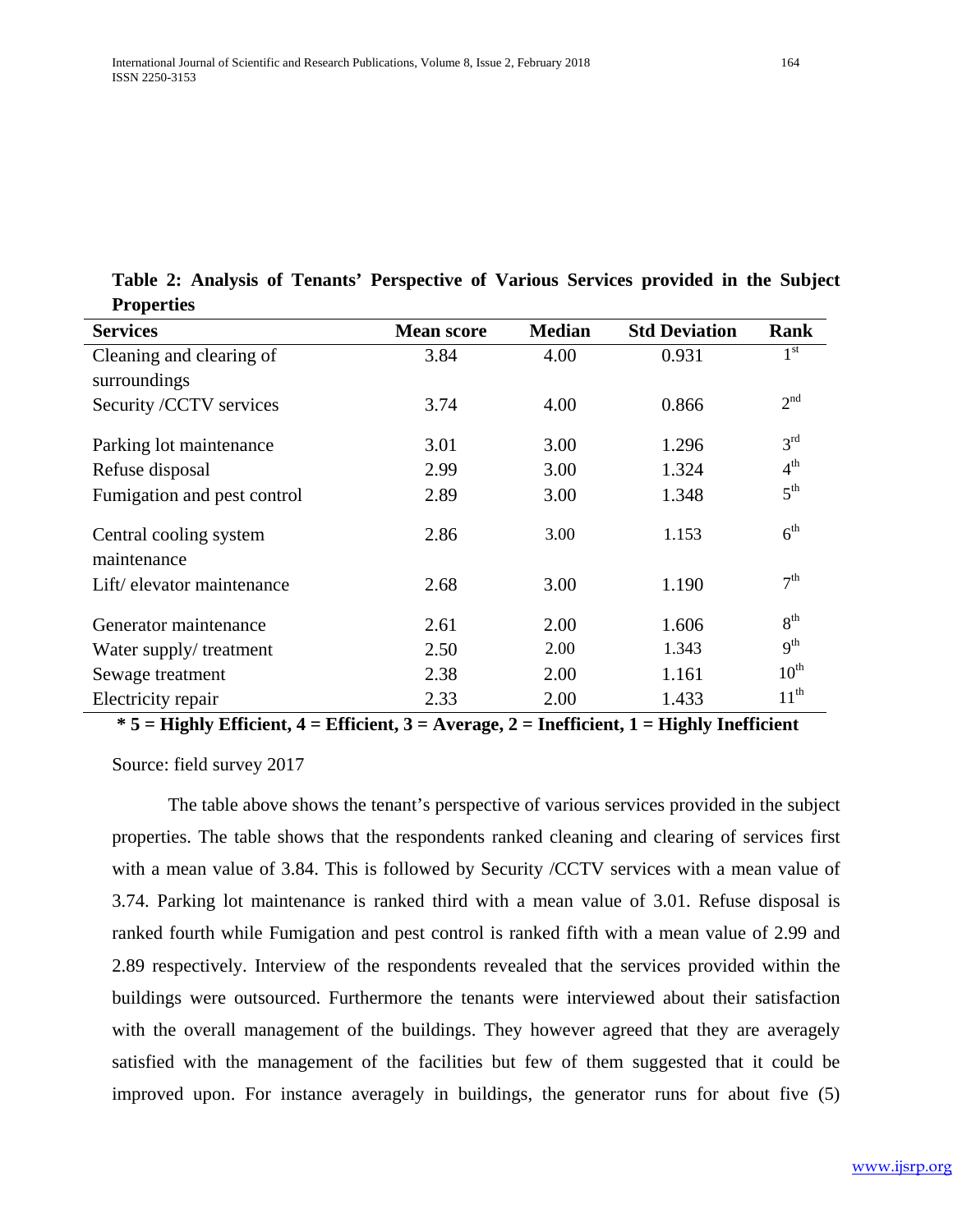working hours whenever there is power outage and 65.67% of the tenants agreed that the generator working hours could be increased to about seven (7) hours and they would comply to additional service charge for this however 34.33% of the respondents negate this idea saying that the service charge itself is already high.

| <b>Time</b>               | <b>Frequency</b> | Percentage $(\% )$ |
|---------------------------|------------------|--------------------|
| Immediately when there is | 56               | 18.67              |
| complain                  |                  |                    |
| Hours after complaint     | 96               | 32.00              |
| Days after complaint      | 56               | 18.67              |
| Weeks after complaint     | 65               | 21.67              |
| Months after complaint    | 27               | 9.00               |
| <b>Total</b>              | 300              | 100                |
|                           |                  |                    |

| Table 3: Time taken by the Property Manager to respond to tenants' complaint |  |  |
|------------------------------------------------------------------------------|--|--|
|                                                                              |  |  |

Source: field survey 2017

Table 3 above shows the time it takes property manager to respond to tenants' complaint. 18.67% of the respondents agreed that the property managers respond immediately when there is complain and days after complaint respectively. Larger percentage i.e. 32.0% of the respondents says it takes the property managers hours after the complaint is lodged to rectify it. Furthermore, 21.67% of the respondents agreed that it takes weeks after complain before it is rectified while 9.0% opined that it takes months after complain before it is been rectified. This however implies that the time it takes to respond to a service delivery differs. This could be as a result of difference in type of complains, as the respondents do not have general problems at once. Furthermore, delay in service delivery could be because of technical problem that cannot be rectified within a short period such as maintenance and repair of elevator, generators etc. Table 4 below detailed a cross tabulation of the expectation and the perception of service delivery of various services and facility maintenance in the buildings sampled in this study.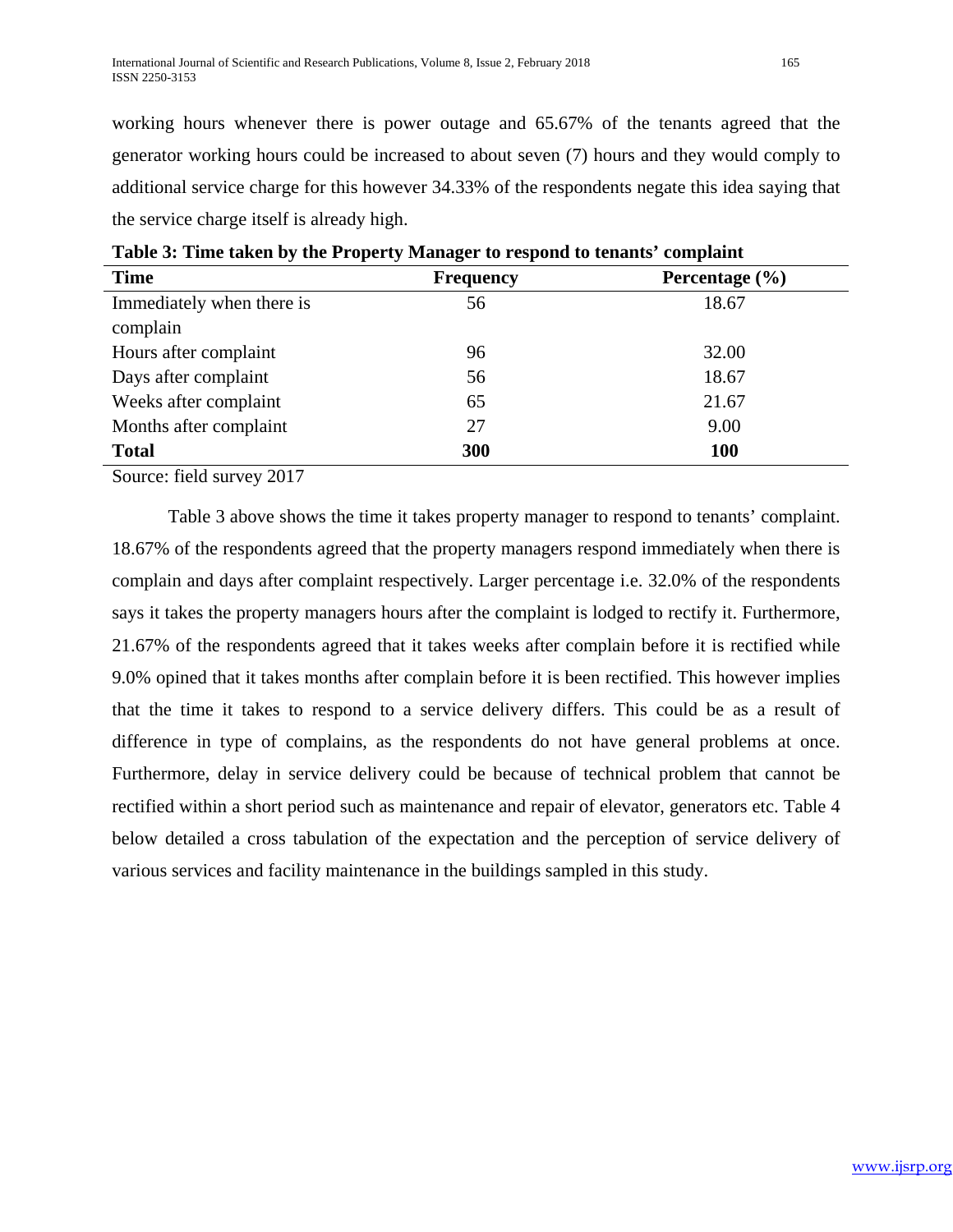**Table 4: cross tabulation of the expectation and perception of service delivery of various services and facilities maintenance during the management in the subject property.**

| <b>Facilities/Services</b>                  | Frequency $(\% )$                                |           |             |             |            |           |                                                |             |           |           |  |  |
|---------------------------------------------|--------------------------------------------------|-----------|-------------|-------------|------------|-----------|------------------------------------------------|-------------|-----------|-----------|--|--|
|                                             | Expectation of service before it was carried out |           |             |             |            |           | Perception of service after its been delivered |             |           |           |  |  |
|                                             | (5)                                              | (4)       | (3)         | (2)         | (1)        | (5)       | (4)                                            | (3)         | (2)       | (1)       |  |  |
| Refuse disposal                             | 119 (39.7)                                       | 67(22.3)  | 35(11.7)    | 49(16.3)    | 30(10.0)   | 43(14.3)  | 69(23.0)                                       | 94(31.3)    | 31(10.3)  | 63(21.0)  |  |  |
| Cleaning and<br>clearing of<br>surroundings | 90(30.0)                                         | 126(42.0) | 66(22.0)    | 12(4.0)     | 6(2.0)     | 81 (27.0) | 109(36.3)                                      | 98 (32.7)   | 4(1.3)    | 8(2.7)    |  |  |
| Security /CCTV<br>services                  | 70(23.3)                                         | 99 (33.0) | 51 (17.0)   | 58 (19.3)   | 22(7.3)    | 45(15.0)  | 164(54.7)                                      | 63(21.0)    | 23(7.7)   | 5(1.7)    |  |  |
| Fumigation and<br>pest control              | 26(8.7)                                          | 64(21.3)  | 102(34.0)   | 74 (24.70)  | 34 (11.30) | 49(16.3)  | 52(17.3)                                       | 74 (24.7)   | 67(22.3)  | 58 (19.3) |  |  |
| Sewage treatment                            | 26(8.7)                                          | 47(15.7)  | 98 (32.7)   | 96(32.0)    | 33(11.0)   | 21(7.0)   | 30(10.0)                                       | 65(21.7)    | 111(37.0) | 73(24.3)  |  |  |
| Central cooling<br>system                   | 50(16.7)                                         | 67(22.3)  | 49(16.3)    | 73 (24.30)  | 61(20.3)   | 17(5.7)   | 86 (28.7)                                      | 80(26.7)    | 73(24.3)  | 44 (14.7) |  |  |
| <b>Electricity Repair</b>                   | 20(6.7)                                          | 41(13.7)  | 19(6.3)     | 40(13.3)    | 180(60.0)  | 39(13.0)  | 40(13.3)                                       | 19(6.3)     | 85 (28.3) | 117(39.0) |  |  |
| Parking lot<br>maintenance                  | 40(13.3)                                         | 43(14.3)  | 31(10.3)    | 124(41.3)   | 62(20.7)   | 35(11.7)  | 101(33.7)                                      | 41 $(13.7)$ | 77(25.7)  | 46(15.3)  |  |  |
| Water supply/<br>treatment                  | 31(10.3)                                         | 79 (26.3) | 68 (22.7)   | 78 (26.0)   | 44 (14.7)  | 34(11.3)  | 46(15.3)                                       | 41(13.7)    | 95(31.7)  | 84 (28.0) |  |  |
| Generator<br>maintenance                    | 61(20.3)                                         | 46(15.3)  | 41 $(13.7)$ | 53 $(17.7)$ | 99 (33.0)  | 71(23.7)  | 27(9.0)                                        | 27(9.0)     | 65(21.7)  | 110(36.7) |  |  |
| Lift/elevator<br>maintenance                | 21(7.0)                                          | 45(15.0)  | 103(34.3)   | 87(29.0)    | 44 (14.7)  | 29(9.7)   | 42(14.0)                                       | 82 (27.3)   | 97(32.3)  | 50(16.7)  |  |  |

Source: field survey 2017

**\* 5 = Highly Efficient, 4 = Efficient, 3 = Average, 2 = Inefficient; and 1 = Highly Inefficient.**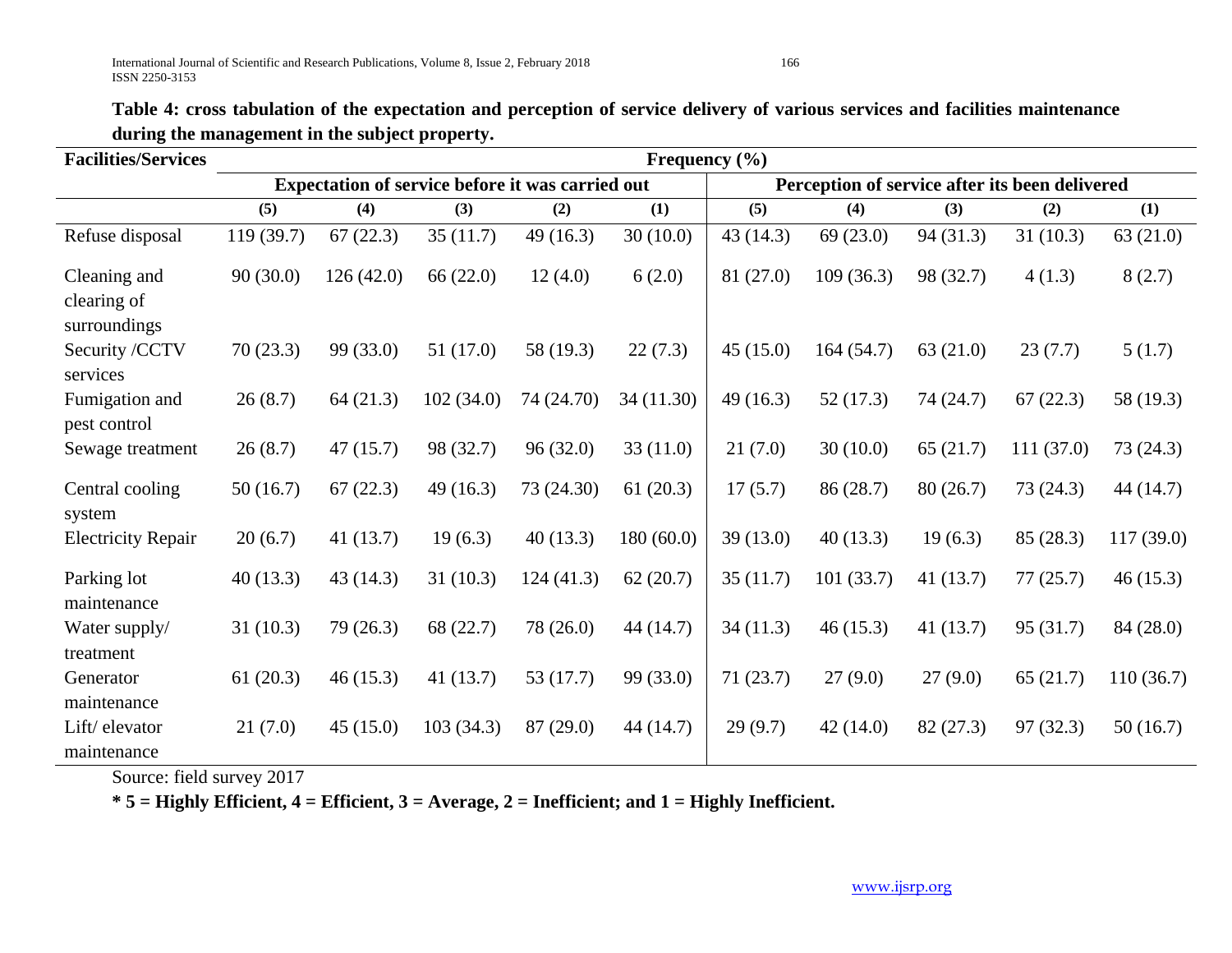The table above shows a cross tabulation of the expectation and the perception of service delivery in the subject property. In case of refuse disposal, 39.7% of the respondents expected it to be highly efficient, 22.3% expected the service delivery to be efficient, 11.7% expected it to be average, 16.3% of the respondent expected the service delivery to be in inefficient and 10% expected the service delivery to be highly inefficient. However, 14.3% perceived the refuse disposal service delivery as highly efficient, 23.0% perceived it as efficient; 31.3% perceived the service as average on delivery, 10.3% of the respondent perceived it as inefficient and 21.0% of the respondents perceived the service delivery as highly inefficient. For cleaning and clearing of surroundings, 30% of the respondents expected the service delivery to be highly efficient, 42.0% of the respondent expected the service delivery to be efficient, 22.0% expected the service delivery to be average and 4.0% of the respondent expected the service delivery to be inefficient and 2.0% of the respondents expected the service delivery to be highly inefficient respectively. However 27.0% perceived it as highly efficient, 36.3% each as efficient while 32.7% perceived the service delivery as average and 1.3% perceived it as inefficient and 2.7% of the respondent considered it highly inefficient. The table above shows a large discrepancy between expectation and perception and service quality can be measured by the level of discrepancy between consumer expectations or desires and their perceptions of what they received. This however implies that the service quality perception does not meet the expectation standard.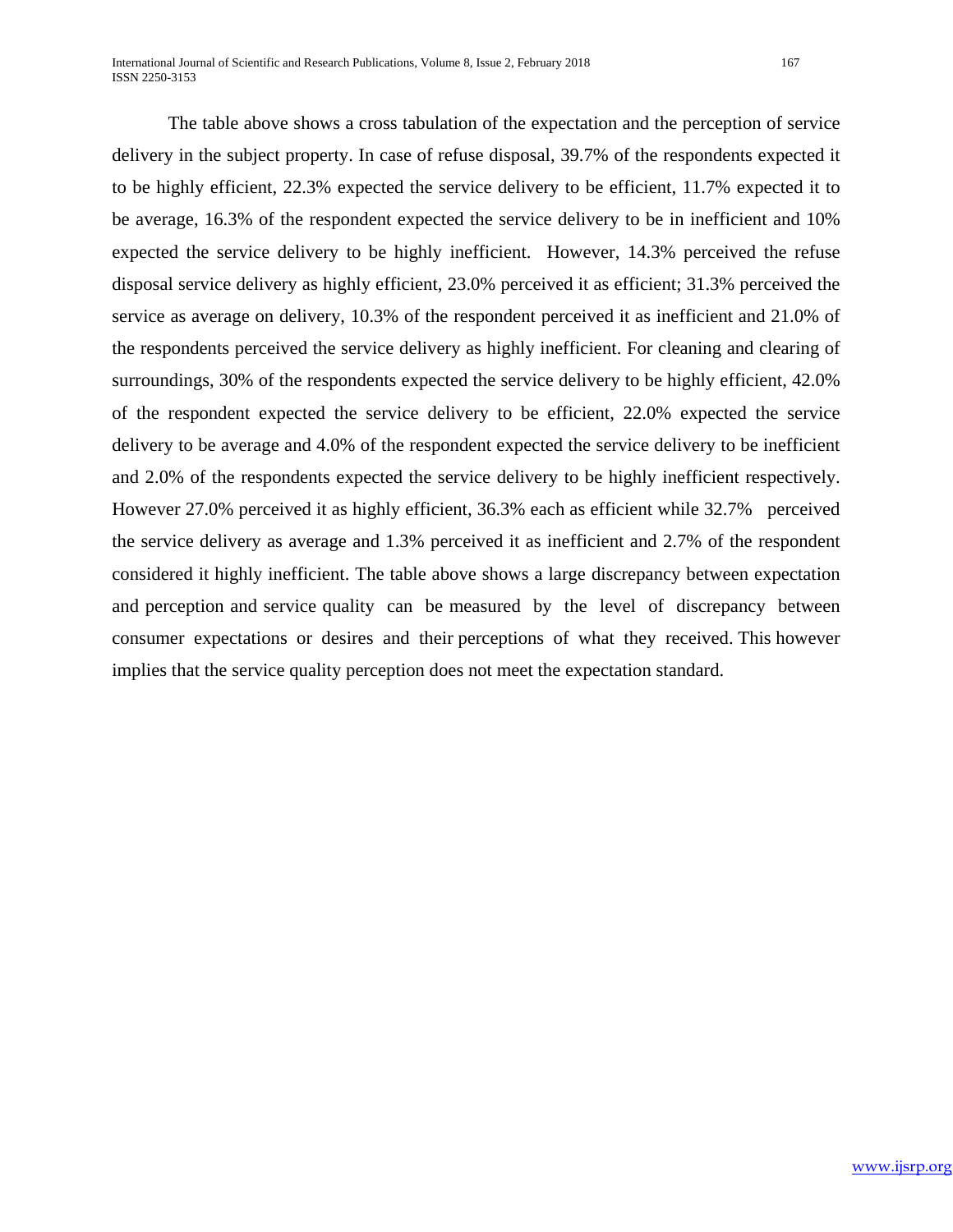|                            | <b>Variable definition</b> | N   | <b>Mean Rank</b> | Sum of       |
|----------------------------|----------------------------|-----|------------------|--------------|
| <b>Facility/Services</b>   |                            |     |                  | <b>Ranks</b> |
|                            | expectation before         | 300 | 343.09           | 102925.50    |
| Refuse disposal            | service was carried out    |     |                  |              |
|                            | perception after service   | 300 | 257.92           | 77374.50     |
|                            | has been delivered         |     |                  |              |
|                            | Total                      | 600 |                  |              |
|                            | expectation before         | 300 | 311.34           | 93402.00     |
| Cleaning and clearing      | service was carried out    |     |                  |              |
|                            | perception after service   | 300 | 289.66           | 86898.00     |
| of surroundings            | has been delivered         |     |                  |              |
|                            | Total                      | 600 |                  |              |
| Security /CCTV<br>services | expectation before         | 300 | 285.83           | 85748.50     |
|                            | service was carried out    |     |                  |              |
|                            | perception after service   | 300 | 315.17           | 94551.50     |
|                            | has been delivered         |     |                  |              |
|                            | Total                      | 600 |                  |              |
| Fumigation and pest        | expectation before         | 300 | 303.31           | 90994.00     |
|                            | service was carried out    |     |                  |              |
| control                    | perception after service   | 300 | 297.69           | 89306.00     |
|                            | has been delivered         |     |                  |              |
|                            | Total                      | 600 |                  |              |
|                            | expectation before         | 300 | 332.81           | 99842.50     |
|                            | service was carried out    |     |                  |              |
| Sewage treatment           | perception after service   | 300 | 268.19           | 80457.50     |
|                            | has been delivered         |     |                  |              |
|                            | Total                      | 600 |                  |              |
|                            | expectation before         | 300 | 302.39           | 90716.50     |
| Central cooling system     | service was carried out    |     |                  |              |
| maintenance                | perception after service   | 300 | 298.61           | 89583.50     |
|                            | has been delivered         |     |                  |              |
|                            | Total                      | 600 |                  |              |
|                            | expectation before         | 300 | 271.90           | 81569.50     |
|                            | service was carried out    |     |                  |              |
| <b>Electricity Repair</b>  | perception after service   | 300 | 329.10           | 98730.50     |
|                            | has been delivered         |     |                  |              |
|                            | Total                      | 600 |                  |              |

| Table 5: Ranks of the Mann-Whitney U Test for Expectation before Service was carried |  |
|--------------------------------------------------------------------------------------|--|
| out and Perception after Service has been delivered                                  |  |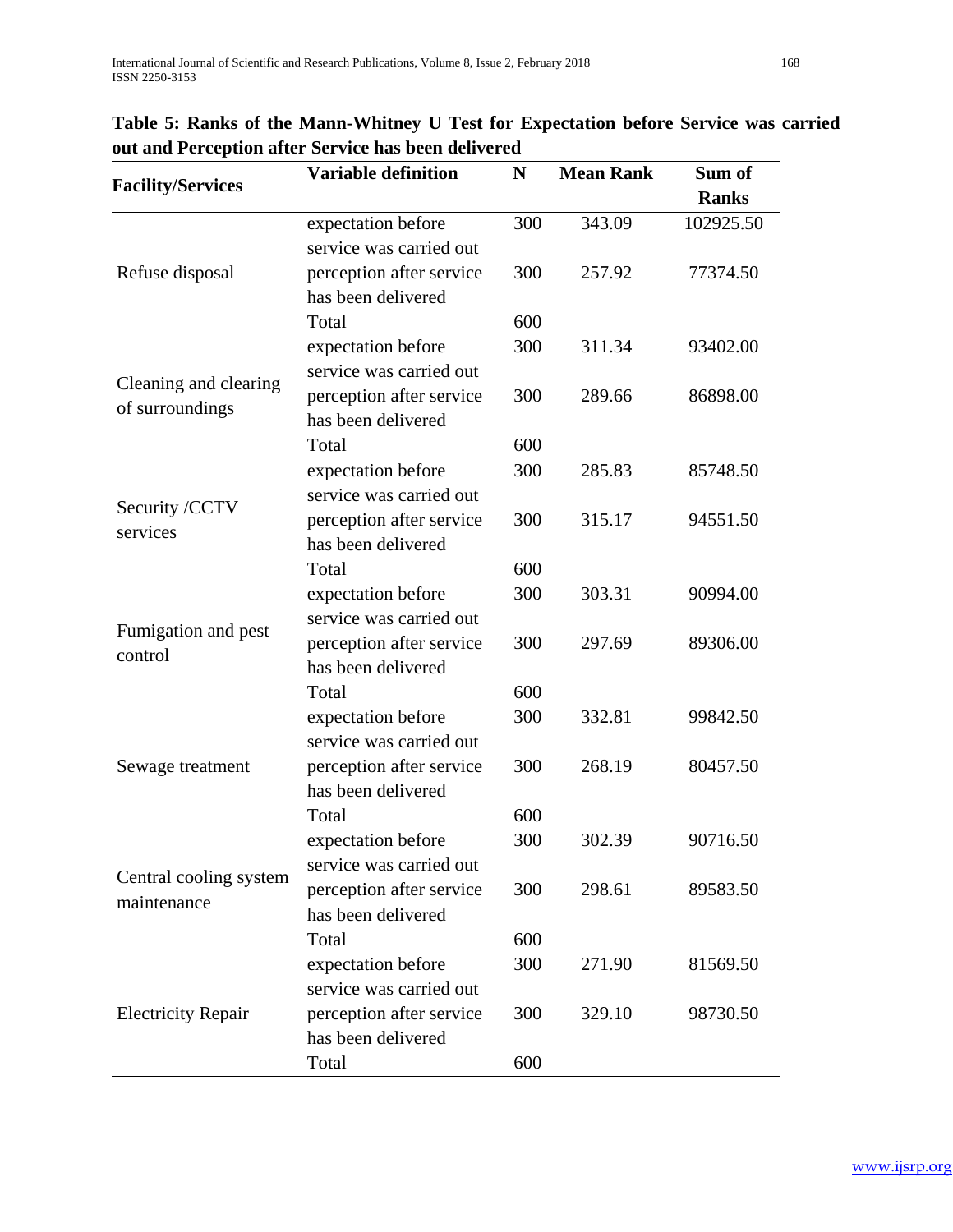|                                                  | expectation before       | 300 | 273.42 | 82026.00 |
|--------------------------------------------------|--------------------------|-----|--------|----------|
|                                                  | service was carried out  |     |        |          |
| Parking lot<br>maintenance                       | perception after service | 300 | 327.58 | 98274.00 |
|                                                  | has been delivered       |     |        |          |
|                                                  | Total                    | 600 |        |          |
|                                                  | expectation before       | 300 | 329.30 | 98791.00 |
|                                                  | service was carried out  |     |        |          |
| Water supply/ treatment perception after service |                          | 300 | 271.70 | 81509.00 |
|                                                  | has been delivered       |     |        |          |
|                                                  | Total                    | 600 |        |          |
|                                                  | expectation before       | 300 | 306.41 | 91923.50 |
|                                                  | service was carried out  |     |        |          |
| Generator maintenance                            | perception after service | 300 | 294.59 | 88376.50 |
|                                                  | has been delivered       |     |        |          |
|                                                  | Total                    | 600 |        |          |
|                                                  | expectation before       | 300 | 304.76 | 91429.00 |
| Lift/elevator                                    | service was carried out  |     |        |          |
| maintenance                                      | perception after service | 300 | 296.24 | 88871.00 |
|                                                  | has been delivered       |     |        |          |
|                                                  | Total                    | 600 |        |          |

Source: field survey 2017

The table above revealed the ranks of the eleven variables considered in this study. For refuse disposal, the table revealed that respondents' opinion of their expectation before service was carried out (mean rank  $= 343.09$ ) scored higher than their perception after the service has been delivered (mean rank = 257.92). Other variables that respondents' opinion of their expectation before service was carried out scored higher than perception after the service has been delivered include cleaning and clearing of surroundings, fumigation and pest control, sewage treatment, central cooling system maintenance, water supply/ treatment, generator maintenance and lift/ elevator maintenance. However for variables such as Security /CCTV services, electricity repair and parking lot maintenance, respondents' opinion of their expectation before service was carried out scored lower than their perception after the service has been delivered as revealed by their mean ranks.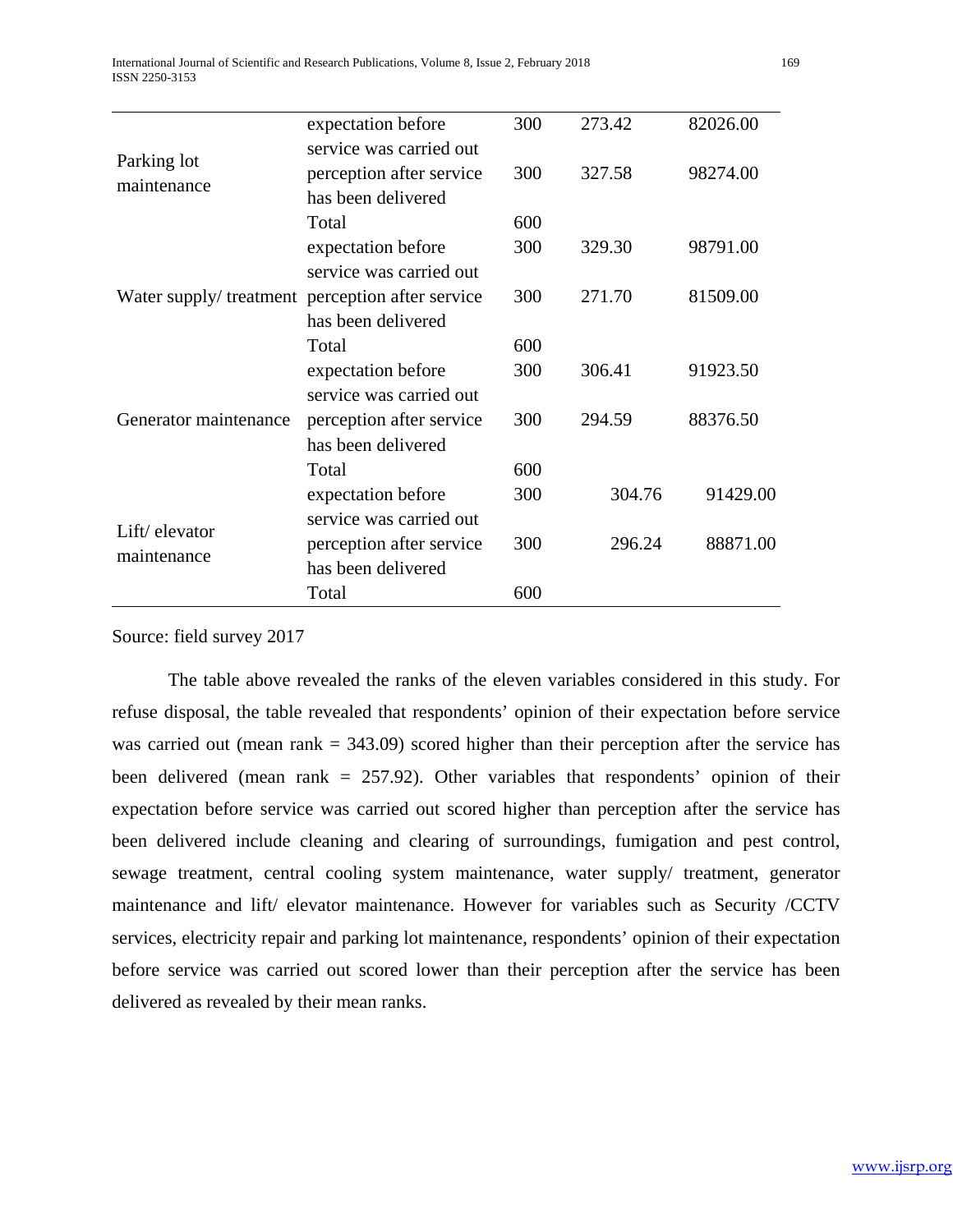| <b>Facility/Services</b>  | <b>Mann Whitney</b> | Wilcoxon W | ${\bf Z}$ | Asymp. Sig.  |
|---------------------------|---------------------|------------|-----------|--------------|
|                           | U                   |            |           | $(2-tailed)$ |
| Refuse disposal           | 32224.500           | 77374.500  | $-6.165$  | $.000*$      |
| Cleaning and              | 41748.000           | 86898.000  | $-1.618$  | .106         |
| clearing of               |                     |            |           |              |
| surroundings              |                     |            |           |              |
| Security /CCTV            | 40598.500           | 85748.500  | $-2.186$  | .029         |
| Fumigation and pest       | 44156.000           | 89306.000  | $-.408$   | .683         |
| control                   |                     |            |           |              |
| Sewage treatment          | 35307.500           | 80457.500  | $-4.732$  | $.000*$      |
| Central cooling           | 44433.500           | 89583.500  | $-.273$   | .785         |
| system                    |                     |            |           |              |
| <b>Electricity Repair</b> | 36419.500           | 81569.500  | $-4.343$  | $.000*$      |
| Parking lot               | 36876.000           | 82026.000  | $-3.949$  | $.000*$      |
| maintenance               |                     |            |           |              |
| Water supply/             | 36359.000           | 81509.000  | $-4.176$  | $.000*$      |
| treatment                 |                     |            |           |              |
| Generator                 | 43226.500           | 88376.500  | $-.863$   | .388         |
| maintenance               |                     |            |           |              |
| Lift/elevator             | 43721.000           | 88871.000  | $-.623$   | .533         |
| maintenance               |                     |            |           |              |

|  |  | Table 6: Test Statistics for Mann-Whitney U Test for Expectation before Service was |  |  |  |  |
|--|--|-------------------------------------------------------------------------------------|--|--|--|--|
|  |  | carried out and Perception after Service has been delivered                         |  |  |  |  |

Source: field survey 2017

The table above revealed the result of the test statistics for Mann-Whitney U test of respondents' opinion of expectation before service was carried out and perception after service has been delivered. Table 6 revealed the asymptotic significance i.e. the probability value (p) of the measured service delivery of various services using expectation before and perception after a service is been carried out as the grouping variable. Eleven variables were considered consisting of various services provided within the buildings selected for the study. The result in the table presents an asymptotic significance of the measured services available in the buildings selected using expectation before and perception after services were carried out as the grouping variable. Eleven services that were considered include refuse disposal, cleaning and clearing of surroundings, security /CCTV services, fumigation and pest control, sewage treatment, central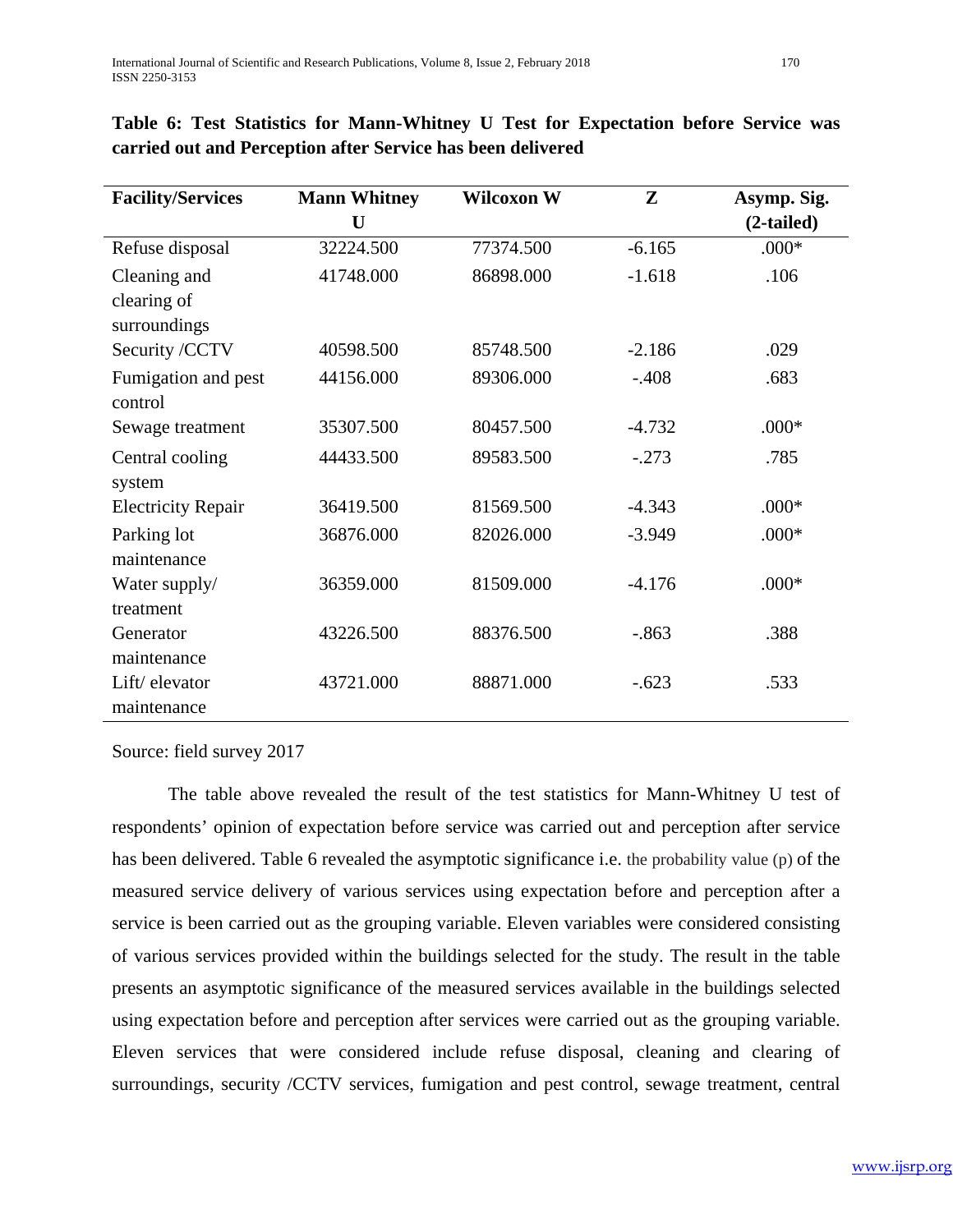cooling system, electricity repair, parking lot maintenance, water supply/ treatment, generator and lift/ elevator maintenance. From table 6 above, six (6) variables from the result of their Z value and probability (p) value i.e. refuse disposal (Z value =  $-6.165$  and P value =  $0.00^*$ ), security /CCTV services (Z value =  $-2.186$  and p value = 0.029), Sewage treatment (Z value =  $-4.732$  and p value =  $0.00^*$ ), electricity repair (Z value =  $-4.343$  and p value =  $0.00^*$ ), parking lot maintenance (Z value = -3.949 and p value =  $0.00^*$ ) and water supply/ treatment services (Z value =  $-4.176$  and p value =  $0.00^*$ ) revealed a significant difference in the opinion of respondents based on their expectation before and perception after services have been carried out with a significant level of 0.05. Furthermore the mean rank column in table 5 above detailed and describe the direction of the difference in the expectation and the perception group (which group is higher). For instance, expectation before service was carried out scored higher than perception after the service has been delivered for variables such as refuse disposal, water supply/ treatment and Sewage treatment while for Security /CCTV services, electricity repair and parking lot maintenance, respondents' opinion of their expectation before service was carried out scored lower than their perception after the service has been delivered. The median values for the variables that are statistically significant i.e refuse disposal (expectation  $= 4.0$  and perception  $=$ 3.0), security /CCTV services (expectation  $= 4.0$  and perception  $= 4.0$ ), Sewage treatment (expectation  $= 3.0$  and perception  $= 2.0$ ), electricity repair (expectation  $= 1.0$  and perception  $=$ 2.0), parking lot maintenance (expectation  $= 2.0$  and perception  $= 3.0$ ) and water supply/ treatment services (expectation  $= 3.0$  and perception  $= 2.0$ ) are detailed in table 7 below. To further calculate the effect size statistic which SPSS does not provide, the value of z that is reported in the output can be used to calculate an approximate value of r. Where  $r = z / square$  root of N where N = total number of cases. Hence the value of r for refuse disposal is 0.25; sewage treatment is 0.19; electricity repair is 0.18; water supply is 0.17 and security /CCTV services is 0.09. These r results would be considered a very small effect size using Cohen (1988) criteria of  $0.1$  = small effect,  $0.3$  = medium effect and 0.5 = large effect. This however implies that the expectation before a service was carried out has little effect on the perception after Service has been delivered and vice versa for the statistically significant variables.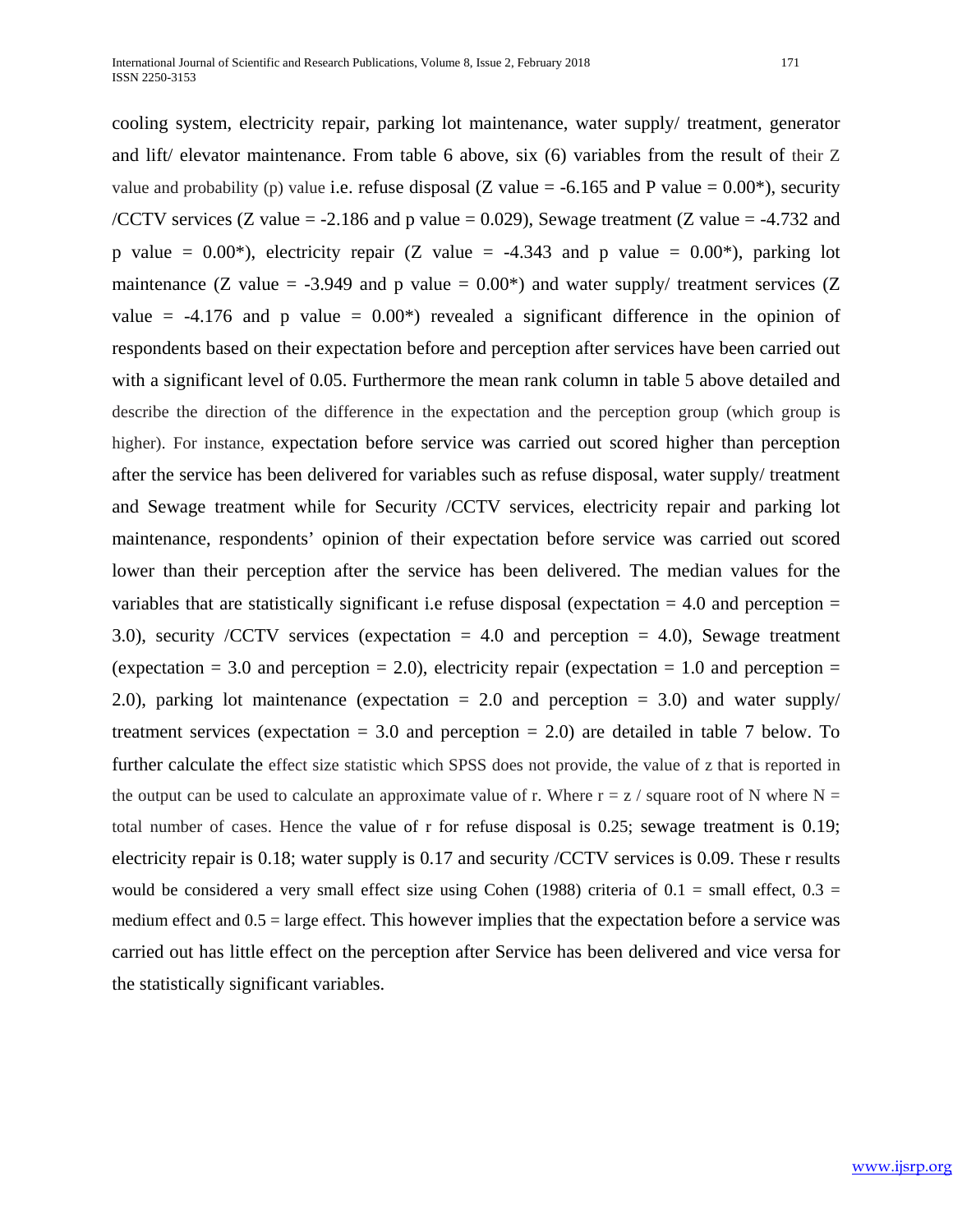## **Conclusion**

The paper examined the tenants' satisfaction with services provided in commercial properties in Ibadan, Nigeria. Facility management is not simply the practice of managing the various support services in an organisation. It involves integration of knowledge of both facilities and management in order to work effectively. In the modern business world, the profitability of a property can be severely affected by inefficiency of service provided in a building. Concerns about support services for operations and activities should be driven by appropriate, relevant and adequate knowledge of facilities management. Without doubt, awareness of the need for effective and efficient services in serviced properties has been heightened by the need to further look the various causes of inefficiency. The measurement of service quality can provide specific data that can be used in quality management. This allows a firm to focus its resources and to maximize service quality whilst costs are controlled. With the knowledge of the service quality dimensions, the decision making unit/property manager can then judge how well the service providers performed on each dimension, identify the weakness in order to make improvements, be able to monitor and maintain quality service and efficiently design the service delivery process

#### **Recommendations**

Based on the findings of this study, effective service provisions are relevant to the various aspects and dimensions of organizations, hence the service providers, real estate practitioners and Registered Estate Surveyors and Valuers should ensure that they put in more effort to ensure that they provide quality services so as for the benefit of the occupiers. Service providers are to provide quality service that would meet the expectation of the occupiers/tenants. Property manager should also take due diligence in selection of service providers. Furthermore, time to time appraisal of service providers should be undertaken to measure their performance. There is need for collaboration between the outsourced service providers and property managers in order to ensure that services provided are delivered effectively.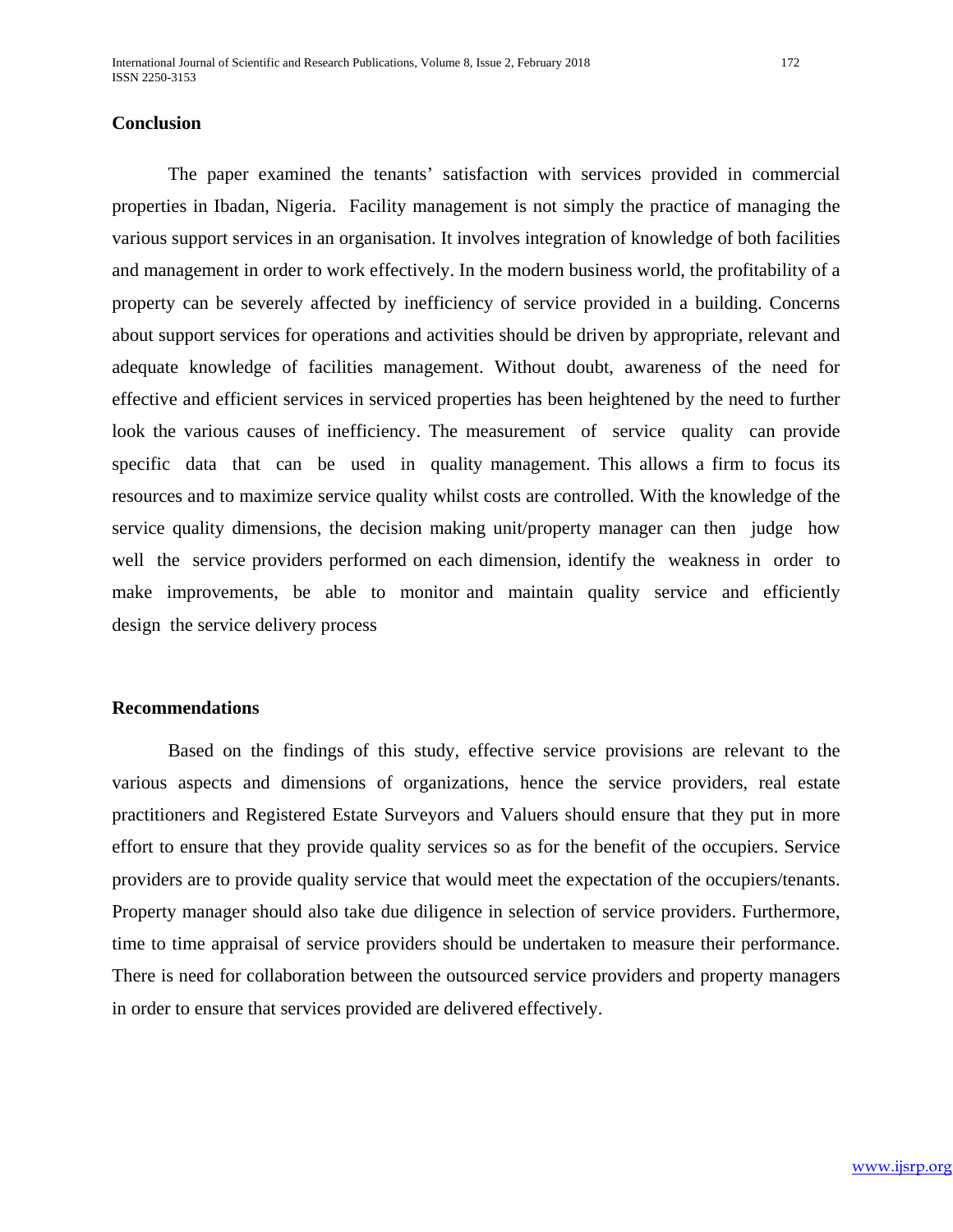## **Reference**

- Ameratunga, D., (2000) "Assessment of facilities management performance." *Journal of Property Management*, Vol. 18 (4), 258-266.
- Ameratunga, D., Baldry, D., (2000) "Assessment of facilities management performance in higher education properties." *Facilities Management Journal*, Vol. 18, (7 / 8), 293-301.
- Ameratunga, D., Baldry, D., (2002) "Moving from performance measurement to performance management." *Facilities Management Journal*, Vol. 20, (5 / 6), 217 – 223.
- Ameratunga, D., Baldry, D., (2003) "A conceptual framework to measure facilities management performance*." Property Management Journal*, Vol. 21, (2), 171-189.
- Anderson, R. (1973). "Consumer Dissatisfaction: The Effect of Disconfirmed Expectancy on Perceived Product Performance", *Journal of Marketing Research*, 10(2), 38-44.
- Anderson, K and McAdam, R (2004), A critique of benchmarking and performance measurement lead or lag? *Benchmarking: An International Journal*, Vol. 11, No. 5, pp. 465-483.
- Atkin, B. and Brooks, A. (2005) Total facilities management: *Second Edition*, Blackwell Publishing Ltd, Oxford.
- Barret. P (1992), Development of a Post Occupancy Building appraisal Model. In Barret, P.(Ed). Facilities Management: Research Directions, RICS Books
- CzepieI, J. A. (1990). Service encounters and service relationships: Implications for research. *Journal of Business Research* 20: 13-21.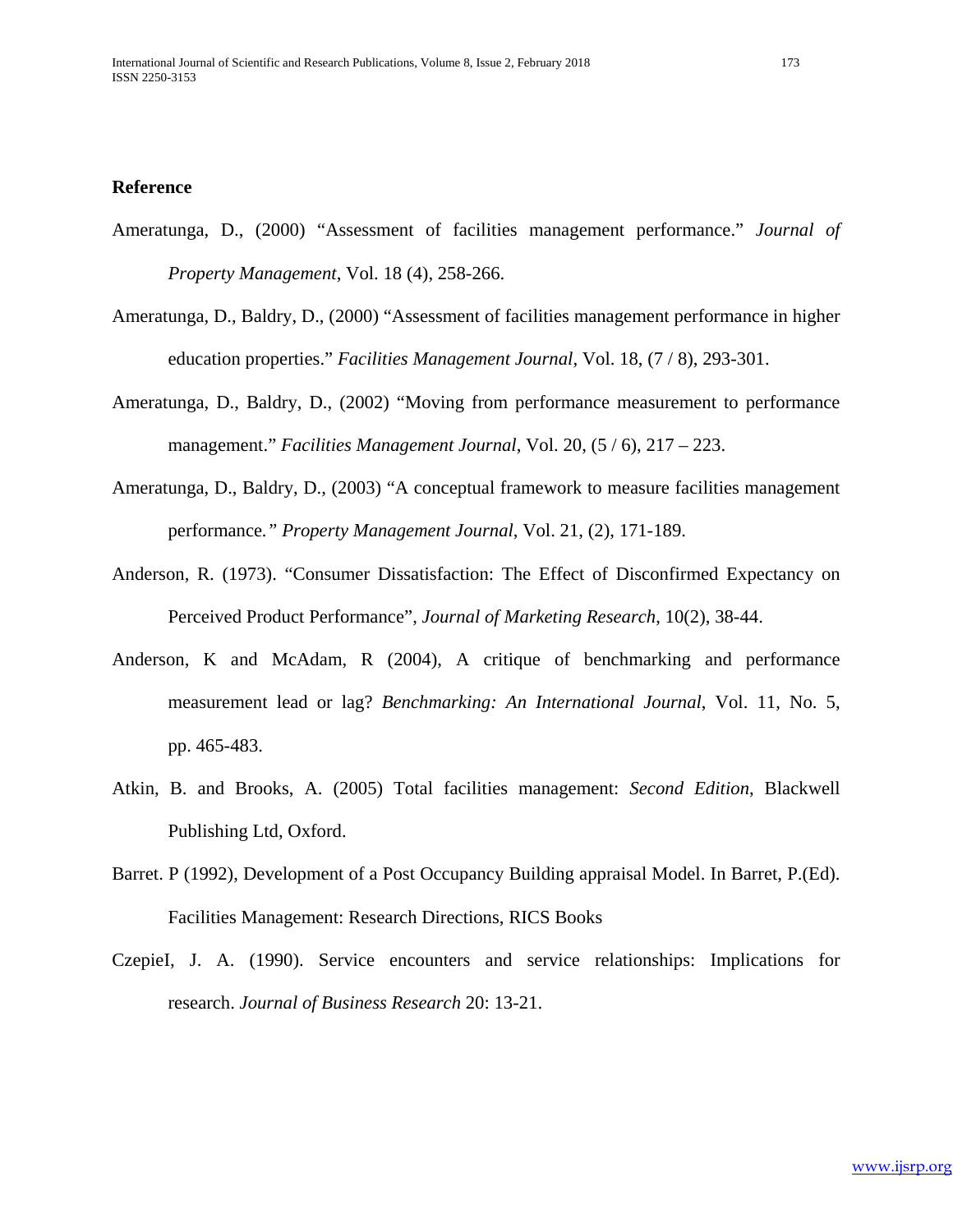Donabedian, A. (1980). Explorations in Quality Assessment and Monitoring. Volume 1, the Definition of Quality and Approaches to Its Assessment. Ann Arbor, Michigan: Health Administration Press.

Drucker, P.F (1993), We need to measure, not count, *Wall Street Journal.*

- Ekinci, Y. (2003). An investigation of the determinants of customer satisfaction. *Tourism Analysis* 8(2): 193-196
- Fečikova, I. (2004). An index method for measurement of customer satisfaction. *The TQM Magazine*, Vol. 16, (1), 57-66.
- Gagendran, T (2000). An Integrated Approach to Assess Facilities Performance. Unpublished Masters thesis, National University of Singapore.
- Geetika S., N. (2010) Satisfaction on Service Quality: A Study of Railway Platforms in India. *Journal of Public Transportation,* Vol. 13, (1)

Kaplan, R., Norton, D. (1996). The Balanced Scorecard, Harvard Business School.

- Kaplan, R. & Norton, D. (2000). Strategy Focused Organisations. Massachusetts, Boston: Harvard Business School Press.
- Hronec, S.M (1993), Vital signs- Using quality,time and cost performance measurements to chart your company's future, Amocon, New York, NY.
- Ibrahim. T. A. (2014) Management of Multi-Tenanted Properties in Abeokuta: Problems and Solutions. *Paper presented at at the first national conference of the school of science and technology, Mapoly, Abeokuta*
- Ibrahim, T. A. (2014) Aspects of Tenant Eviction in Property Management Practice in Ilorin Metropolis, Nigeria. *LAP Lambert Academic Publishing, Germany. [www.lap](http://www.lap-publishing.com/)[publishing.com.](http://www.lap-publishing.com/) Also available at www.amazon.co.uk>books>business finance*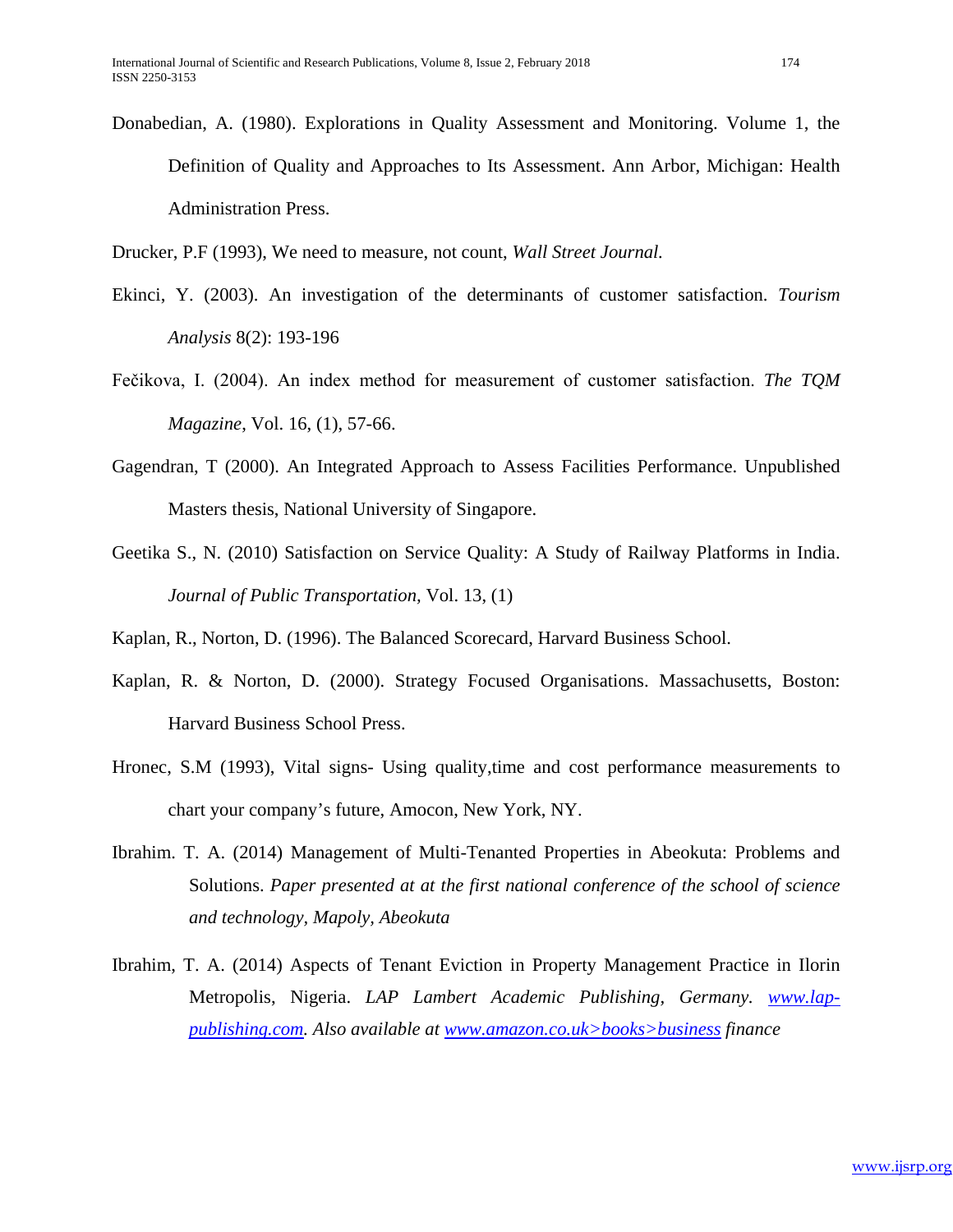- McDougall, G and Hinks, J (2000), Identifying priority issues in facilities management benchmarking, *Facilities*, Vol. 18, (10), 427-434.
- Mohammad, M. I., Gambo, Y. L. and Omirin, M. M. (2012) Assessing Facilities Management Service in Postgraduate Hostel Using Servqual Technique. *Journal of Emerging Trends in Economics and Management Sciences* (JETEMS) 3(3): 252-256
- Niven, P.R. (2003) Balanced scorecard step-by-step for Government and Nonprofit Agencies. Wiley.
- Oyedele, O. A. (2013) Assessment of Property Management Practices in Nigeria, *NIEVS Journal, Vol 38, No. 1*
- Royal Institute of Chartered Surveyors (2013). Managing facilities to enhance organisional performance. RICS guidance note 1st edition
- Sapri, M and Pitt, M (2005) Performance measurement in facilities management; state of knowledge. *In:* Khosrowshahi, F (Ed.), *21st Annual ARCOM Conference*, SOAS, University of London. Association of Researchers in Construction Management, Vol. 1, 431-40.
- Sarshar, M. (2006) "Improving service delivery in FM: a case study of a UK hospital facilities directorate." Journal of Facilities Management, Vol. 4, (4), 271- 285.
- Shohet, I. M. (2006) key performance indicators for strategic healthcare facilities maintenance, *ASCE Journal of Construction Engineering and Management* 132 (4) 345-354
- Teague, J and Eilon, S (1973), Productivity measurement: a brief survey, *Applied Economics*, Vol. 5, 133-145.
- Then, D.S.S. (1999). An Integrated Resource Management View of Facilities Management. *Facilities*. Vol.17. (12/13). 462-46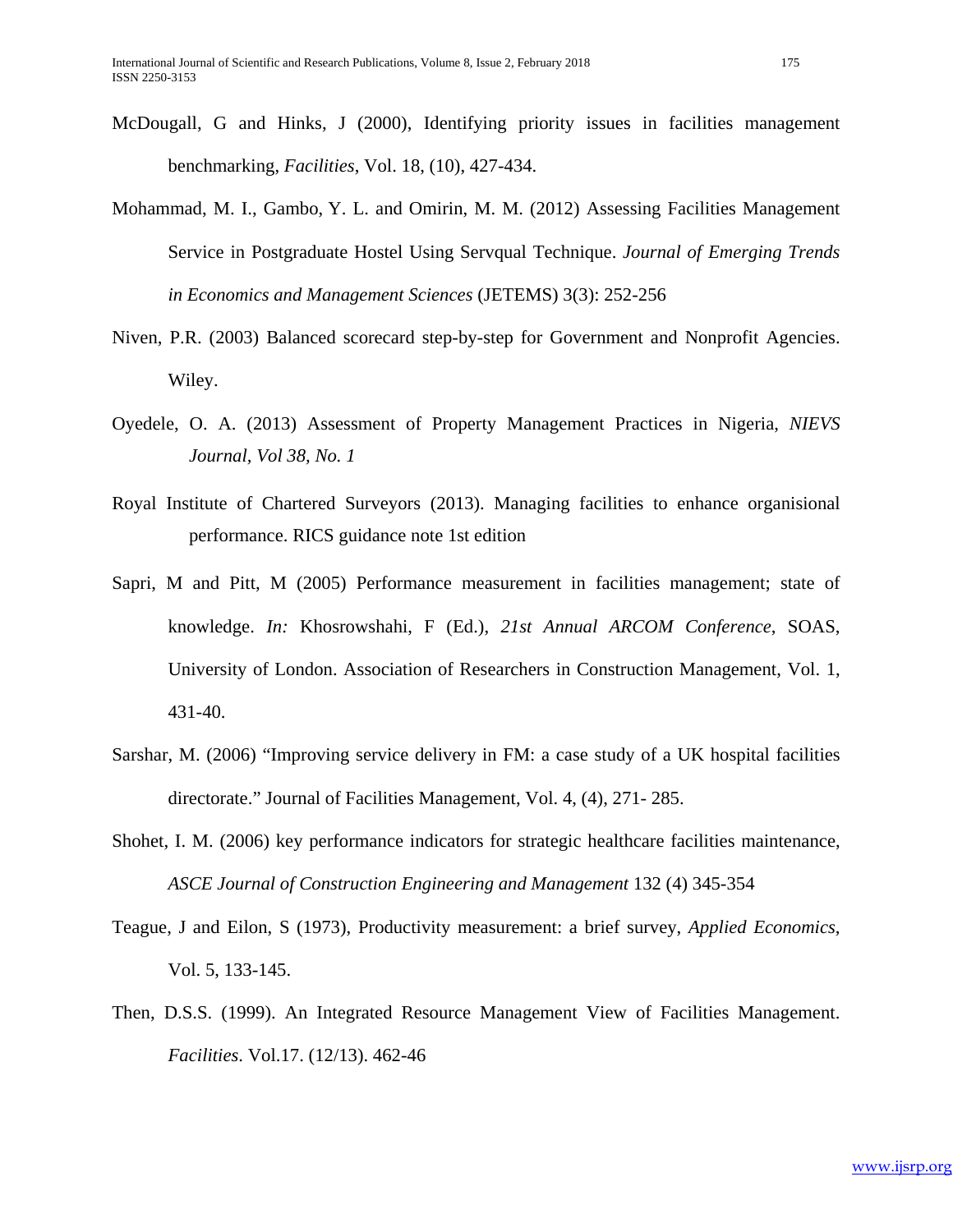- Tranfield, D and Akhlaghi, F (1995) Performance measures: relating facilities to business indicators. *Facilities,* Vol.13,(3) 6-14.
- Varcoe, B.J. (1993) "Facilities performance: achieving value-for-money through performance measurement and benchmarking." *Property Management Journal*, Vol. 11, (4), 301-307
- Varcoe, B.J (2000) Implications for facility management of the changing business climate, Facilities, Vol. 18, (10).
- Venkatraman, N and Ramanujam, V (1986), Measurement of Business performance in strategy research: A comparison of approach, Academy *of Management Review,* Vol. 11,(4), 801-814.
- Walters, D (1997), Developing and implementing value-based strategy, *Management Decision,* Vol. 35, (9-10) 709 - 712.
- Walters, M., (1999) "Performance Measurement Systems: A case study of Customer Satisfaction." Facilities, Vol. 17, (3 / 4), 97-104.
- Zairi, M (1994), Benchmarking: the best tool for measuring competitiveness, Benchmarking for Quality Management & Technology, Vol. 1, (10) 11-24.
- Zairi, M. (2000a). Managing customer dissatisfaction through effective complaints management systems. *The TQM magazine,* Vol. 12, (5), 331-335
- Zairi, M (2000b). Managing Customer Satisfaction: A Best Practice Perspective. *The TQM Magazine*, Vol. 12, (6), 389-394.